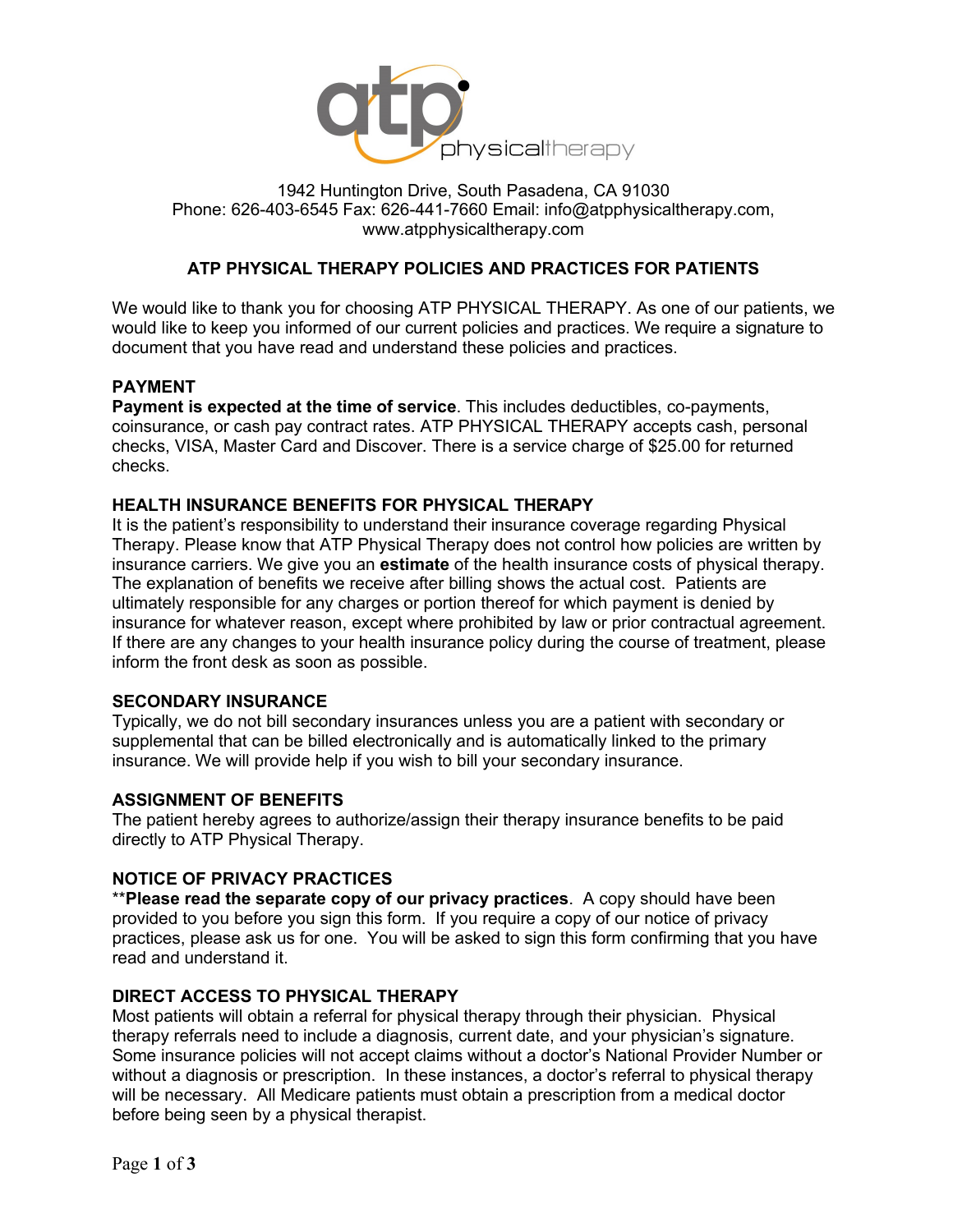Patients can opt to use direct access to physical therapy treatment. In this case, the patient may continue to receive direct physical therapy treatment services for a period of up to 45 calendar days or 12 visits, whichever occurs first. After that the physical therapist may continue to treat you ONLY after receiving a dated, signed physical therapy evaluation and plan of care that has been accepted by a licensed physician and that an in-person patient examination and evaluation was conducted by the physician and surgeon or podiatrist.

If you are a direct access patient, and you come in for an assessment, your continued treatment will be determined by the licensed physical therapist assessing you. If the physical therapist determines that you are not a candidate for physical therapy in your current condition, they will refer you back to your physician for further evaluation. Continuation of physical therapy treatments will ultimately require patients to have a doctor to coordinate a plan of care, and to obtain a diagnosis, as well as for billing purposes.

## **LATE CANCELLATION POLICY**

Understand that ATP Physical Therapy works on a scheduled appointment basis and requires notice when canceling an appointment. No charge will be levied should you cancel within the allotted time. Voice mail and email are valid means to cancel your appointment. Please note that you must cancel during business hours Mon-Fri. We do not accept cancellations over the weekend. There is **a \$75 fee for missed appointments and cancellations with less than 24 hours' notice.** We cannot charge your insurance for a missed appointment. Patient understands that if they no-show or cancel 3 times they can be discharged from Therapy Services and billed accordingly, unless substantial circumstances caused the no-show or late cancellation of their scheduled appointment.

## **RECONCILING PATIENT ACCOUNTS**

Once the explanations of benefits are received from the insurance company, and if there are differences in what we charged as compared to what is owed, we will communicate this as soon as possible. Billing issues can be addressed on site. Please inform the front desk or the office manager if you have any questions.

**All accounts will be reconciled at the end of treatment and only after all explanation of benefits have been received. A statement will be sent or a refund of any overpaid monies.** If you receive a statement, please call us if you have a question about your bill. Most problems can be settled quickly and easily, and your communication will prevent any misunderstandings. If you are having trouble paying you bill, please discuss the situation with us. Satisfactory arrangements can almost always be made.

# **RELEASE OF INDEMNITY AGREEMENT**

I, the undersigned, as a patient, client or guest of ATP Physical Therapy PC, its affiliated companies and their directors, owner, employees, agents and insurers (hereinafter referred to as ATP Physical Therapy) agree that if I engage in any physical exercise, or activity on the premises, or any location, I do so at my own risk, regardless of fault, and I FULLY RELEASE, DEFEND, INDEMNIFY, HOLD HARMLESS AND FULLY DISCHARGE ATP Physical Therapy, from any and all liabilities damages and claims, or causes of action of any kind or description to me, my personal representatives, assigns or heirs, and next of kin for any damage to or loss of property any injury to me or my death or any one or more of the foregoing, arising, directly or indirectly out of my participation in any program or out of treatment provided or advise/ instruction given by ATP Physical Therapy. This includes without limitation to the use of the building, equipment, parking area, and stars and includes my participation in any programs (including Pilates, muscle activation, personal training, massage therapy and all physical therapy treatments), instruction, evaluations, and screenings. I agree that I am participating voluntarily and acknowledge that I may incur pain, soreness and possible injury while participating in the normal course of this or any program or treatment and that it is MY RESPONSIBILITY TO INFORM THE CLINICIAN OR INSTRUCTOR IMMEDIATELY should I experience any of these symptoms.